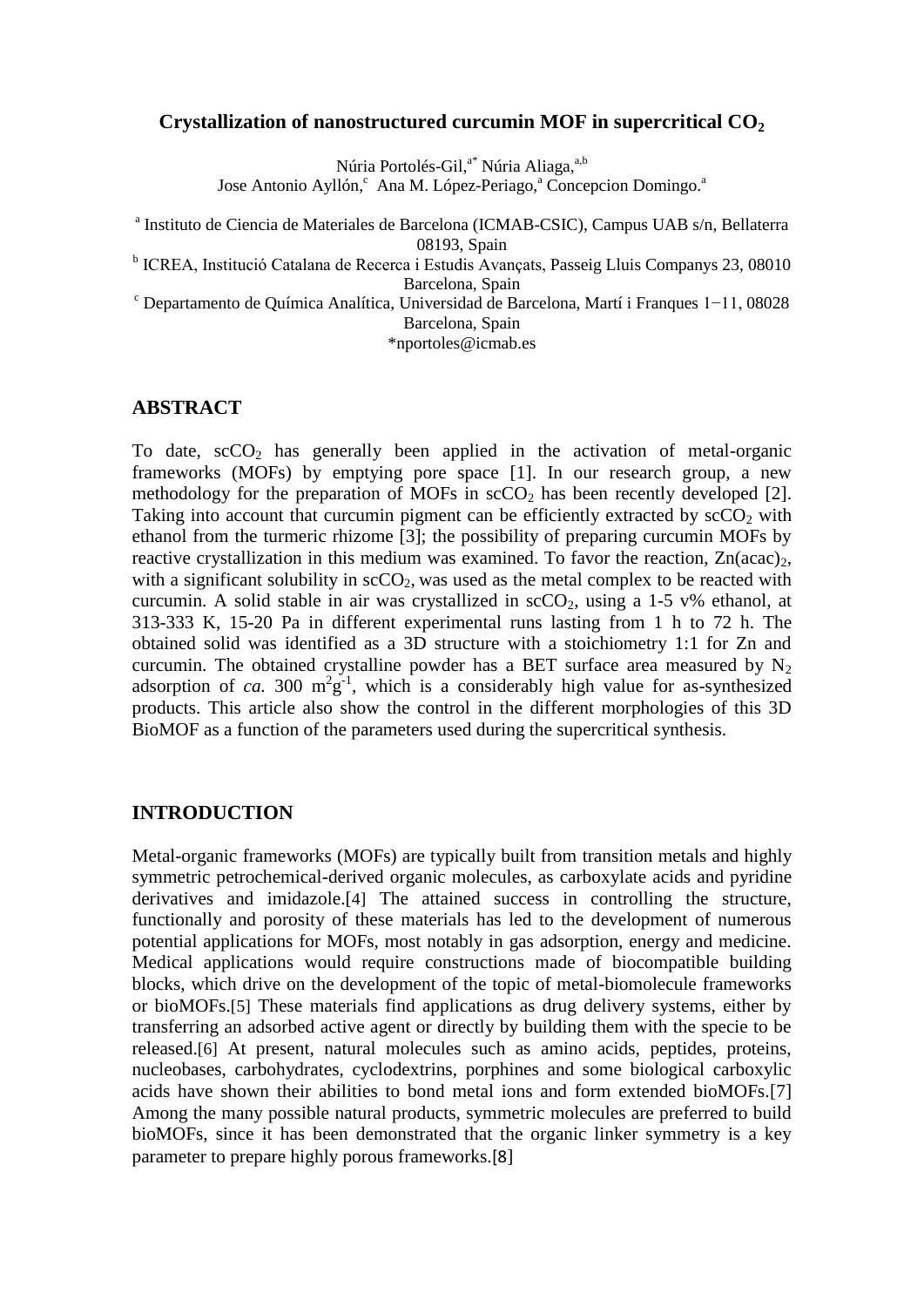This work focusses in the use of curcumin to synthetize a bioMOF. Curcumin is a polyphenolic pigment present in the turmeric root and it is interesting from a pharmaceutical point of view in the treatment of chronic illnesses including cancer, antiinflammatory and neurological diseases.[9] Curcumin is unique in its structure for possessing two isomers, enol and β-diketone tautomeric forms.[10] It has three different metal-binding sites, exhibiting multiple possible coordination modes, a feature that increases potential structural diversity. On this basis, several complexes of metals with curcumin or curcuminoids have been described [11]; and also a highly porous 3D MOF with empirical formulae  $[Zn_3(curcumin)_2.7(DMA)3(ethanol)]$  (DMA = N,N'dimethylacetamide).[12] This MOF was solvothermally synthesized in a mixture of DMA and ethanol, and as a result the as-synthetized structure occludes large amounts of DMA solvent that is a substance of Very High Concern.

To increase the sustainability of the solvothermal processes used for MOFs preparation, the use of more environmentally friendly approaches, such as working in aqueous or alcoholic solutions, supercritical fluids or ionic liquids, and in solventless conditions, is desirable.[13] The use of  $\sec 0<sub>2</sub>$  in the field of MOFs has been mainly limited to the post-synthesis activation by cleansing entrapped undesired byproducts or solvents. [1] In a totally different investigation, we have demonstrated that 1D to 3D coordination polymers can be prepared in  $\sec 0<sub>2</sub>$  through reactive crystallization by the right choice of building blocks with some solubility in this fluid.[2] In this work, we extended the synthetic protocols in  $\sec 0<sub>2</sub>$  to the construction of a MOF exclusively from biologically friendly components, such as Zn(II) and bioactive curcumin. Ethanol (Class 3 solvent with low toxicity) was used as a co-solvent. A new structure of the curcumin-Zn(II) was obtained. Research is focused on tuning and controlling the crystal habit and size in the nanometric range.

## **MATERIALS AND METHODS**

### **Materials and reagents**

Zinc acetylacetonate hydrate  $(Zn(acac)_2)$  and Curcumin,  $(1E,6E)-1,7-bis$   $(4-hydroxy-3-e)$ methoxyphenyl)-1,6-heptadiene-3,5-dione (Fig. 1), were purchased for Sigma Aldrich and used without further purification. Ethanol (EtOH) was purchased from Panreac. Compressed  $CO<sub>2</sub>$  (99.95 v%) was supplied by Carburos Metálicos S.A. (Spain).

### **Equipment and synthesis**

MOFs preparation in  $\sec O_2$  was carried out in a high pressure vessel of 100 mL. In each experiment, the autoclave was charged with *ca.* 200 mg of reagents and 2 mL of EtOH. The solid reagents were added into a 10 mL Pyrex vial together with a small magnetic stir bar. The ethanol was added either into the vial mixed with the solid reagents or out at the bottom of the reactor physically separated from the solids. In all the cases, the vial was capped with filter paper. The autoclave was then filled with liquid  $CO<sub>2</sub>$  at 6 MPa, while stirring at 500 rpm. In a typical experiment, the system was pressurized at 20 MPa (Teledyne Isco 260D syringe pump) and then heated at either 313 or 333 K using resistances. The reactor was keep stirred only during the first 20 min, although in some experiments it was maintained until the end of the process. These working conditions were maintained for a period ranging from 1h to 72 h. Finally, the reactor was depressurized to atmospheric pressure and cooled to room temperature.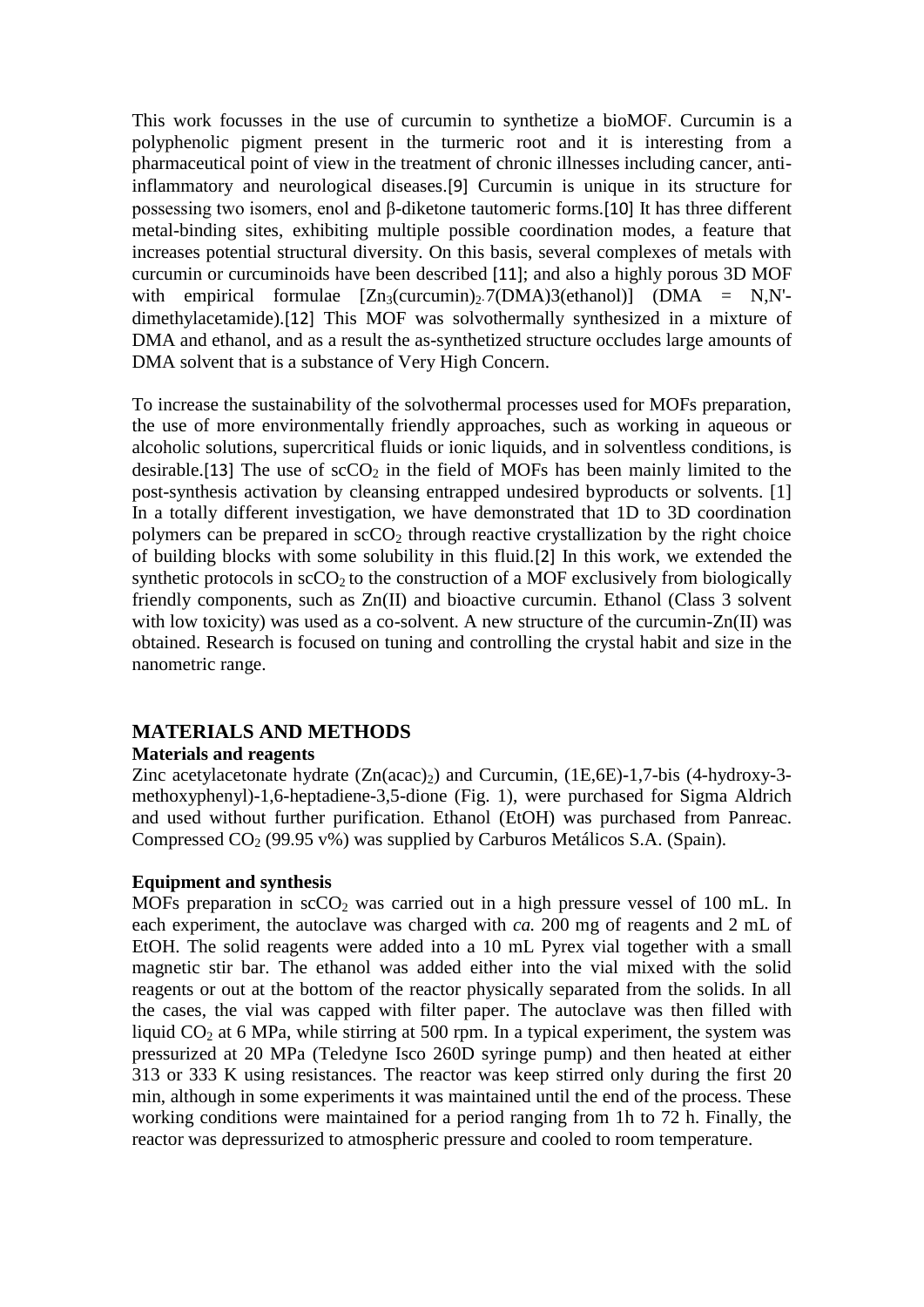#### **Characterization**

Prepared samples were structurally characterized by routine XRD patterns recorded on a Siemens D-5000 diffractometer with Cu K $\alpha$  radiation, in the 2 $\Theta$  range of 5-30°. Samples chemical composition was assessed by elemental analysis (EA) carried out using a Thermo (Carlo Erba) Flash 2000 analyzer. The BET surface area was determined by  $N_2$  adsorption at 273 K using an ASAP 2000 Micromeritics Inc. Samples were first degassed at 393 K for 24 h. Morphological features were examined by scanning electron microscopy (SEM) with a Quanta Fei 200 microscope. The microscope is equipped with an Energy Dispersive X-ray (EDX) system for chemical analysis.

### **RESULTS**

In this study  $Zn(acac)_2$  was chosen as an organometallic complex due to the significant solubility in  $\sec 0_2$ . Curcumin as an organic linker owing that this natural product is extracted from turmeric rhizome by mixtures of  $\mathrm{scCO}_2$  and EtOH. MOF crystallization experiments were performed by adding EtOH as a co-solvent, since in its absence the target product was not obtained.

XRD characterization indicated that the solid was crystalline (Fig 1) and EDX microanalysis point out to a high concentration of Zn, together with two other light elements, C, and O. The elemental analysis of this sample ( $C_{exp}$  = 53.95 and H<sub>exp</sub> = 4.41 Wt%) match a MOF composition of  $[Zn$ (curcumin)x(H<sub>2</sub>O)] x =(1.5-2) (C<sub>cal</sub>= 53.90 and  $H_{cal} = 4.74$  Wt%). Both XRD and EA indicated that a new compound different from the described MOF in the literature  $[Zn_3(curcumin)_27(DMA)3(ethanol)]$ .[12] Besides this solid activated at 393K under vacuum give a BET surface area of 331  $m^2g^{-1}$ , most of them in the area of the micropore. This value was also different than the described MOF.



**Figure 1.** XRD of precipitated solids at different experimental conditions (a) without EtOH, with EtOH in contact with the solid reagents at 313 K, and published phase in ref. 12; and (b) with EtOH added out of the vial of the solid reagents at 313 and 333 K, (\*) in the middle pattern indicates peaks of residual curcumin.

SEM micrographs showed different morphologies depending on the working conditions. For the experiments where the ethanol was in contact with the reagents and the agitation was kept only the first 20 minutes of reaction, microstructure consisting in monodispersed spherical particles, with a flower-like morphology, and several microns in diameter (Fig 2.1a, 1b) were obtained. These microcrystals were built from tens of 2D nanosheets on the nanometer scale slightly curved and densely interpenetrated. In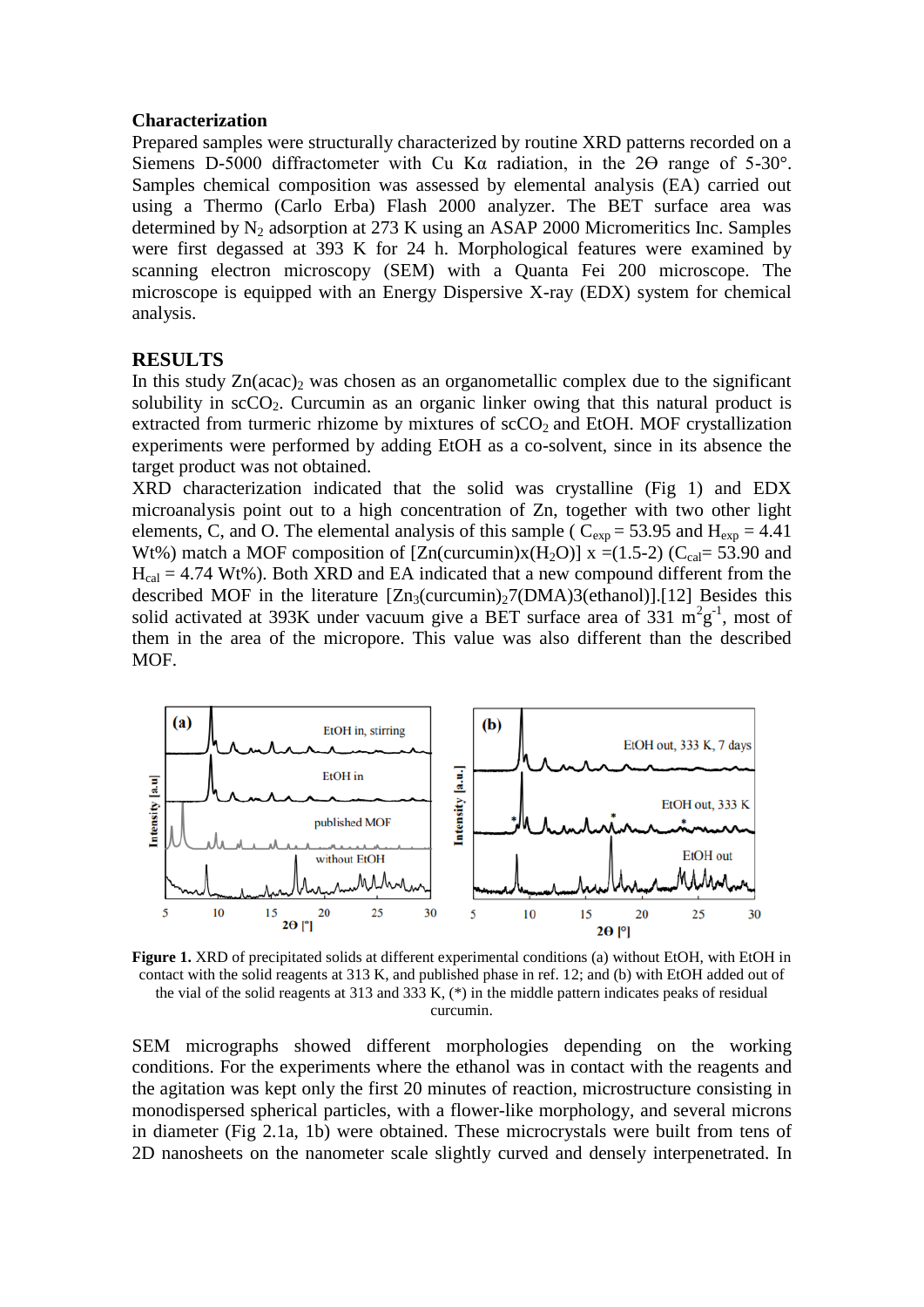similar experiment but with continuous stirring the micrographs showed agglomerated nanoplatelets. (fig 2. 1c,1d)



**Figure 2.** 1) SEM micrographs taken from samples prepared adding the EtOH in contact with the solid reagents: (a,b) stirring only the first 20 min, and (b,c) stirring during all the experimental time. 2) SEM micrographs taken from samples prepared adding the EtOH out of the vial containing the solid reagents and using different running times: (a,b) 3 days, and (b,c) 7 days.

In the experiments were the ethanol was added out of the vial, avoiding the physical contact with the reagents, it was crystallized the same MOF but with a different morphology. In 72h at 333K micrographs of this sample showed the formation of incipient micrometric polyhedral (Fig 1. 2a,2b). When reaction time was increased to 7 days larger and well-shaped micrometric polyhedral were crystallized. (Fig 1. 2c, 2d). In all the cases XRD demonstrate that the same compound was crystallized.

# **CONCLUSIONS**

The presented analysis involves a systematic study of the synthesis of a 3D bioMOF, builds with curcumin and  $Zn(II)$  and obtained by reactive crystallization in  $\text{scCO}_2$ . Moreover, the designed  $\sec O_2$  process avoids the use of toxic organic solvents, difficult to recover additives, and large excesses of expensive linkers. The obtained phase has a stoichiometry assessed by elemental analysis (EA) of  $[Zn(curcumin)xH_2O]$  (x = 1.5-2) different from the published MOF of curcumin.[12] A complex crystal growth pathway was observed leading to an habit represented by hierarchical nanostructured micrometric flowers.

## **ACKNOWLEDGEMENTS**

This work was financed by the Spanish National Plan of Research with projects CTQ2014-56324 and CTQ2017-83632. The financial support from the Spanish MEC, through the Severo Ochoa Program for Centers of Excellence in R&D (SEV- 2015- 0496) is acknowledged. N.P-G acknowledges FPI grant BES-2015-074732.